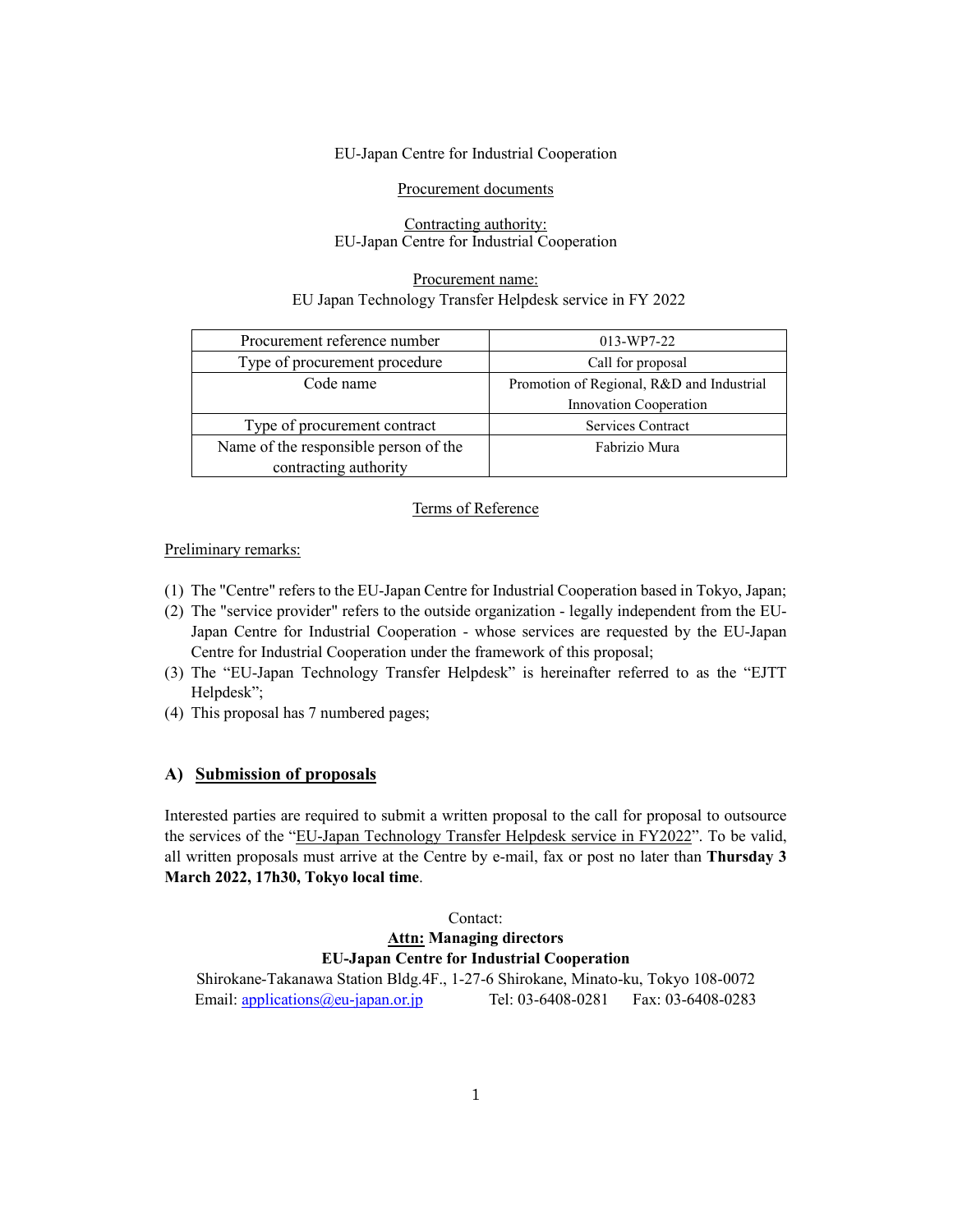### **Important notes**

- 1. Size limitation on e-mail attachments: all files and proposals attached by e-mail must be smaller than 10 MegaBytes in total cumulative size (obtained by adding the sizes of all file attachments) – contact the Centre beforehand if you plan to send files with total cumulative size exceeding 10 MegaBytes.
- 2. Acknowledgment of receipt: all submitted proposals will be returned by an acknowledgement of receipt from the Centre for validation purposes. All applicants who have sent their proposals must promptly confirm their sending by calling the Centre at +81 (0)3 6408-0281 (Attn: Deputy General Manager, EU side).

### **B) Description of services to be rendered**

The service provider shall:

- 1. Manage an effective information inquiry helpdesk on matters related to Technology Transfer in the context of Japan, as well as third markets - in line with the recently signed EU-Japan Connectivity partnership (see: https://eeas.europa.eu/headquarters/headquartershomepage/68018/partnership-sustainable-connectivity-and-quality-infrastructure-betweeneuropean-union-and en) - for the benefit of EU SMEs (respectively Japanese SMEs; both groups are hereinafter referred to as the "EJTTH Client"), in continuity with the initial implementation phases previously executed since FY2016 with the overarching goal to foster and support the creation of concrete technology partnerships – in close synergy with the Enterprise Europe Network service - as described in paragraph B.9). Manage the dissemination and promotion of the EJTTH Helpdesk Service to EU SMEs (respectively Japanese SMEs) in order to grow the client base; answer and manage the documentation of ongoing inquiries with a commitment to follow-up on each inquiry within 48 business hours. Manage EJTTH Clients' requests to search for Japanese technologies (resp. EU technologies) by offering networks in Japan and access to databases which are available online with the aim of helping EJTTH Clients better understand where to find relevant technology offers and/or requests.
- 2. Support EU and Japanese Clients with matchmaking, partner search and introduction to potential leads, with the target to produce at least 2 technology partnerships in FY2022, each of which will involve at least 1 EU Client and at least 1 Japanese Client; create and publish testimonials and success stories based on the work produced to support these partnerships. Synergize as necessary and relevant with the National Contact Point Service for Horizon Europe in Japan and ensure that the partnerships created are officially recorded via the Enterprise Europe Network Customer Relationship Management Platform.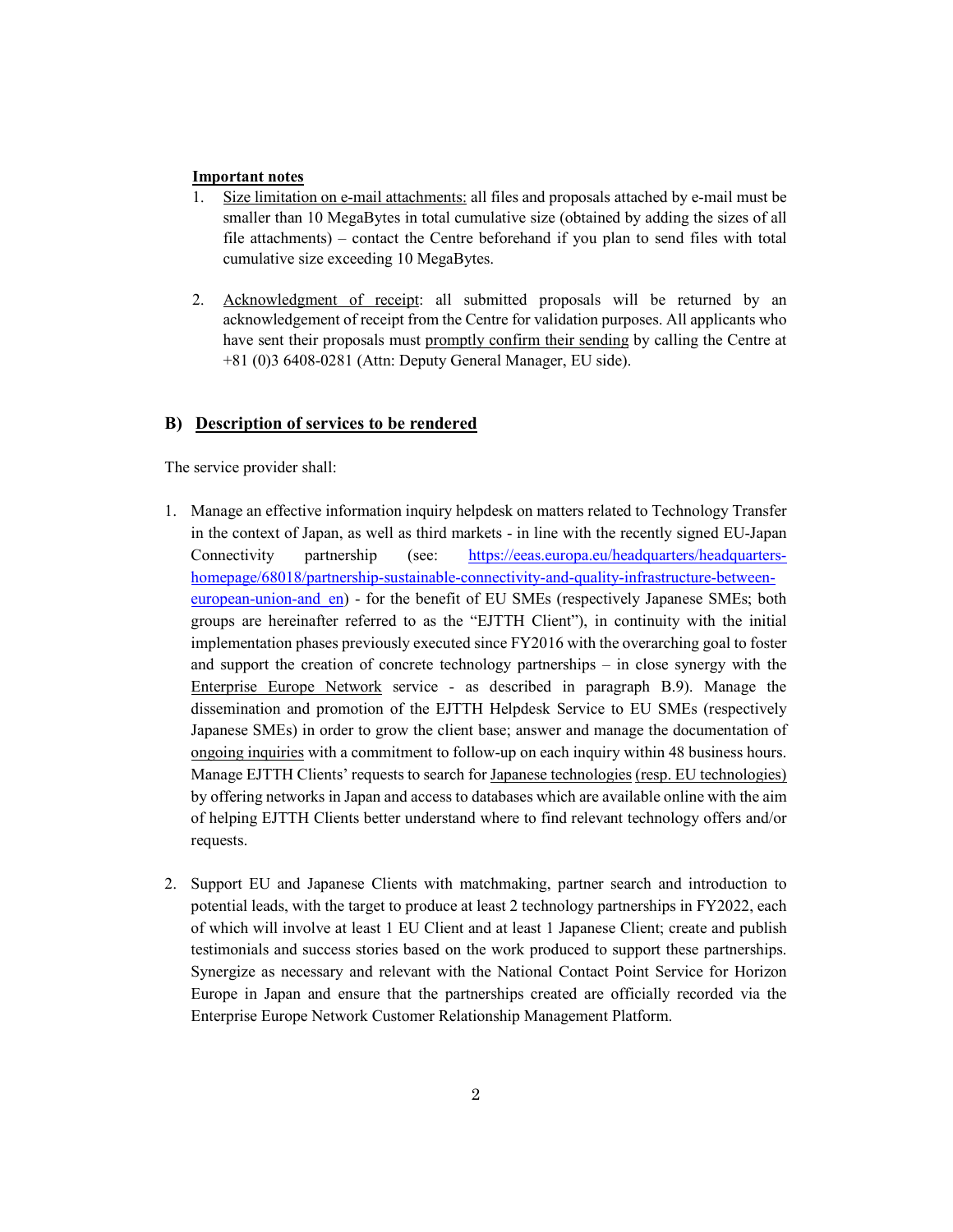- 3. Organize pitch presentation sessions for EU SMEs and Organizations which are participants of Company missions to Japan organized by the Centre, in order to offer EU SMEs and Organizations the opportunity to present in front of Japanese and third-market based Large Companies, Research Institutes, Institutional and Corporate Investors.
- 4. Produce an updated assessment about prospective EU and Japanese EJTTH Clients' needs and level of interest in accessing and using an English and Japanese web-based information portal for facilitating / supporting technology transfer.
- 5. Using feedback from website traffic access data, update and improve the contents of the existing helpdesk website which will contain, among others, 1) categorized information in English language about technologies on offer from Japanese and EU Universities and National Research Centers; 2) information about Japan's (respectively EU) technology transfer trends and IP policies of interest to EU Clients (resp. Japanese clients); and 3) contact points relevant to technology licensing offices in Japanese and EU Universities and National Research Centers, and selected IPR advisors and law firms based in Japan relevant to project objectives who can support EU Clients. Benchmark other local web portals offering similar or close services in order to improve the service offer through the EJTTH website.
- 6. Manage the dissemination and promotion of the EJTT Helpdesk Service to EU Clients in order to raise awareness of the service back in the EU. Answer and manage the documentation of ongoing inquiries through a "Frequently Asked Questions" section of the portal (consider using social Media such as TWITTER feeds and/or a dedicated LinkedIn group to support promotion).
- 7. Communicate with a network of local technology transfer and IPR experts in Japan who are competent to support the EJTT Helpdesk's Inquiry Service by contributing to answers from relevant inquiries made by EU Clients, with the aim of fulfilling the objective of paragraph B.9).
- 8. Manage the production and dissemination of quarterly electronic alerts ("e-alerts") for EU Clients which will contain information sources, case studies, success stories and related resources about Technology Transfer with Japan.
- 9. Manage the planning, preparation and execution of 2 practical webinars/seminars on Japan Technology Transfer targeting EU and Japanese Clients, and identify relevant targeted audiences and speakers (with the aim of fulfilling the objective of paragraph B.9).
- 10. Communicate about the EJTT Helpdesk for the purpose of establishing smooth cooperation with organizations offering similar or complementary services based in the EU and Japan.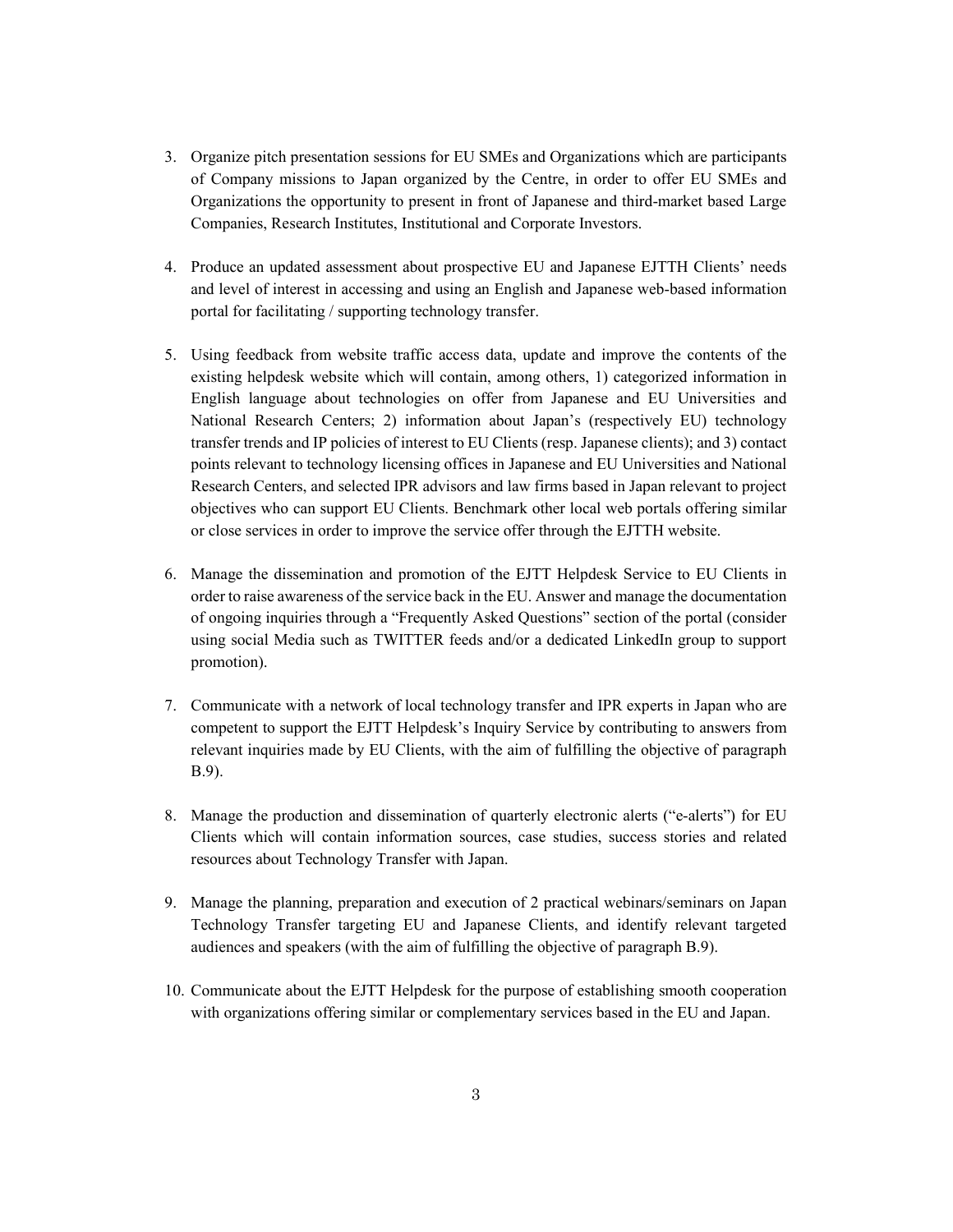11. Take into account suggestions for improvements within the scope of the project, for the purpose of a better execution of the above project assignments. Report on project activities on a monthly basis and produce a final activity report, which includes details of actions performed in the EJTT Helpdesk during the project, including summaries of webinars and presentation material used.

In implementing the assignments described in paragraph B), the service provider shall produce the following deliverables:

1. Database of offers for technology transfer from Japanese and European Universities and National Research Centers; tools for searching the updated database online, linked to the existing EJTT Helpdesk Website (http://www.eu-jp-tthelpdesk.eu );

2. Interactive and easy-to-navigate web portal for EU and Japanese Clients;

3. Quarterly e-alerts with information sources, case studies, success stories and related resources about Technology Transfer between the EU and Japan;

4. Database of contacts to local technology transfer and IPR experts in Japan who are competent to support the EJTT Inquiry Helpdesk Service;

5. Summary reports of inquiries from EU and Japanese Clients and documented answers to each inquiry;

6. Summary reports of webinars and seminars organized with Japanese Technology transfer and IP experts speaking to EU clients;

7. Summary of pitch sessions and partnerships contributing to and recorded in the Enterprise Europe Network Japan service;

8. Monthly summary report of activities and final activity report before the end of the project.

### **C) Request for pricing**

Applicants must quote fees for the following services (but not limited to):

- 1. Work for uptake, preparation and ongoing management of the EJTT Helpdesk service, including all components listed in paragraph B) during FY 2022 (from 1 April 2022 until 31 March 2023);
- 2. Work for producing written reports and creating / updating written deliverables;
- 3. Fees for management and consulting (if relevant);
- 4. Other fees (please specify);

All costs must be quoted by Japanese Yen (JPY), must be duly justified and must include VAT. The total budget available for the service under this call for proposal is expected to be no more than 5M JPY (including consumption tax).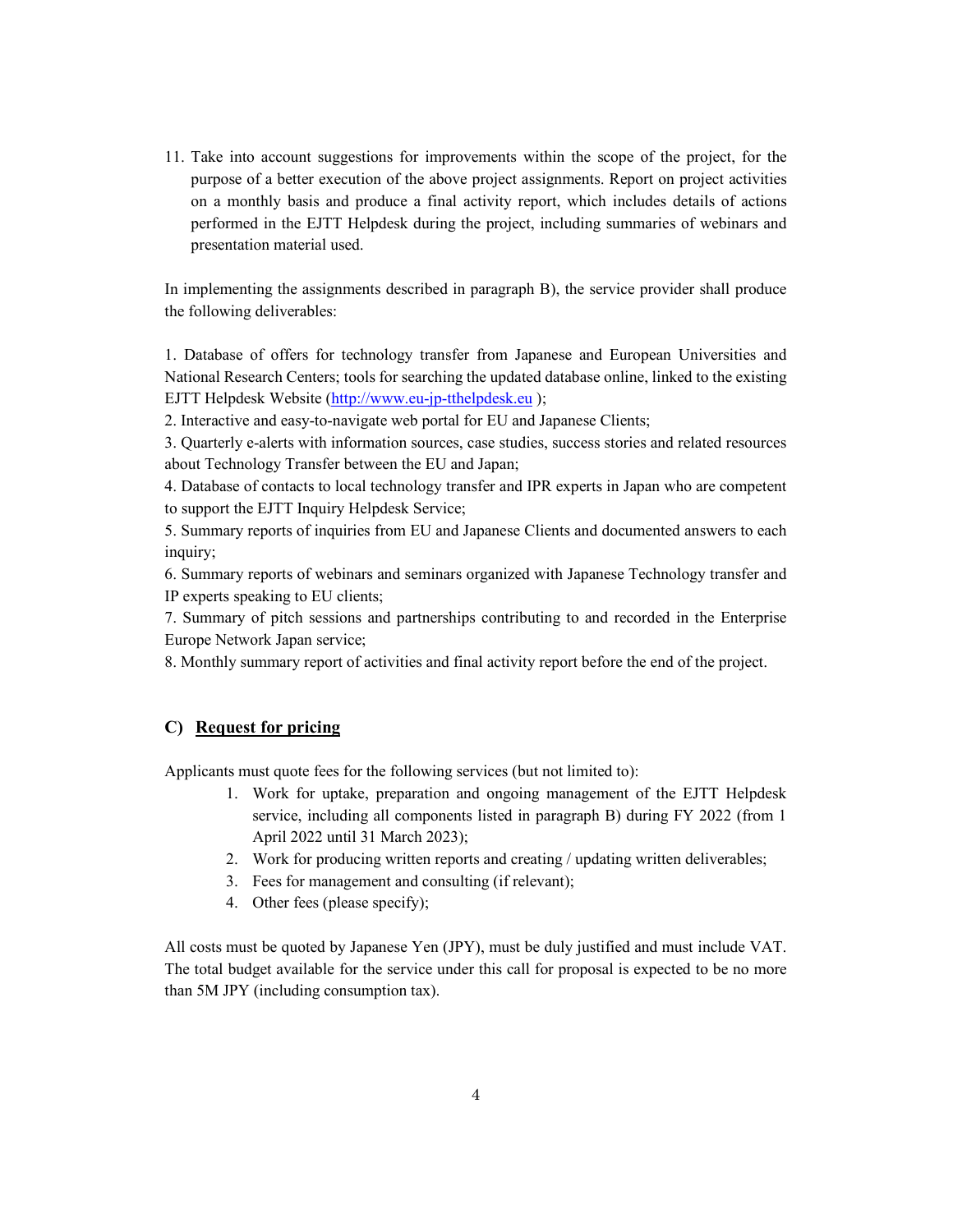## **D) Legal, economic and technical information required**

Interested service providers must hand in the following documents with their proposal:

- 1. Legal position: a copy of the papers indicating the trade or professional registration of the service provider. The papers must contain information about the service provider's legal status on the profession;
- 2. An up-to-date list of the directors and managers in the service provider's organization;
- 3. Economic and financial capacity: bank contact for reference and balance sheet, trading account and turnover for the past three years are required;
- 4. Technical capacity:
	- a) The service provider's CV which shall include professional qualifications and experience in the field of advisory helpdesk management for technology transfer related matters in the context of Japan;
	- b) A list of principal projects in the field of advice and support to inquiries related to technology transfer carried out in the past 3 years with dates.

## **E) Payment terms**

Payment is expected to be made directly as service fee for managing the EJTT Helpdesk provider on a periodic basis, whose terms will be discussed with the selected applicant, following the final selection procedure.

## **F) Remarks**

- 1. Upon prior written request by the service provider and in agreement with the Centre the Centre may offer assistance to process the payment of speakers and experts who may be invited to talk at webinars, should these speakers require payment for their service (item No 7 in paragraph B)).
- 2. The Centre reserves the right to request modifications of the services to be rendered within the framework of the EJTT Helpdesk at any time during the execution of the contract by the service provider.
- 3. Relevant expenses will only be paid to the service provider who has been selected by this call for proposal.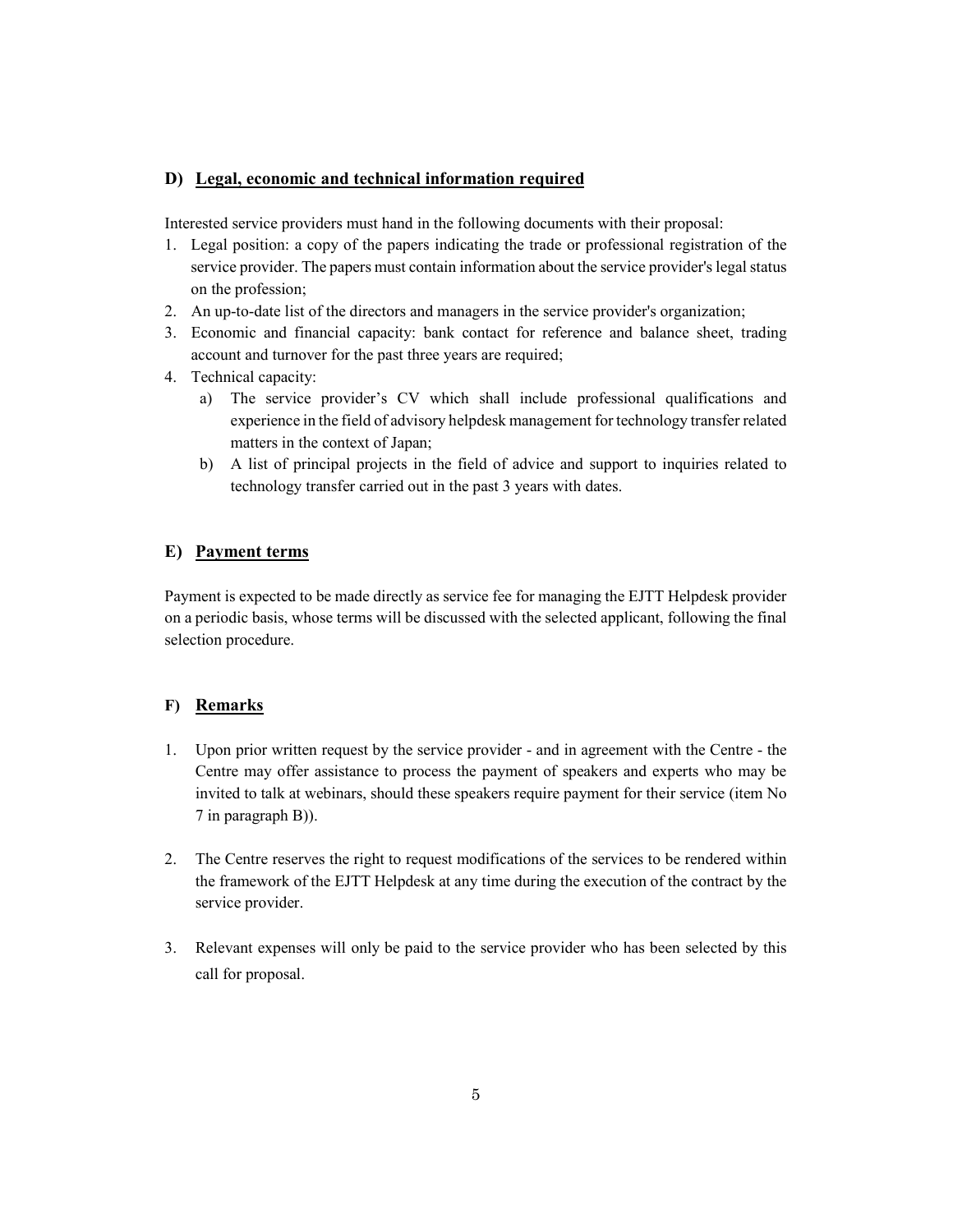# **G) Award criteria**

The contract will be awarded on the basis of the following criteria to determine the best value for money:

- 1. Quality of the proposal: validity of the solution and ideas proposed for the implementation of the EJTT Helpdesk (30%).
- 2. Quality, profile, experience and ability to deliver by the key manager selected to be in charge of the project (40%).
- 3. Total price (30%).

## **H) Notes**

### 1. About the EU-Japan Technology Transfer Helpdesk

The EU-Japan Technology Transfer Helpdesk is a service managed by the EU-Japan Centre for Industrial Cooperation, financed by the European Commission for the primary purpose of supporting European Small and Medium Enterprises (hereinafter referred to as "SMEs") in their technology transfer and partnering endeavors in Japan by providing search support, disseminating best practices, helping to understand the mechanics of technology transfer and answering relevant inquiries with the goal to bridge the knowledge gap about current available technologies from both Japan and the EU.

EU and Japanese companies (R&D and innovation departments) as well as Universities, Research Organizations and Clusters are eligible to benefit from this support service. More information on the service on: http://www.eu-jp-tthelpdesk.eu.

Currently offered services by the EJTT Helpdesk include:

-Technology search showcase (online database);

-Information Inquiry Service with a first reply within 48 hours;

-"Ask the Expert" service and liaising with a pool of tech transfer experts;

-Practical guides and checklists;

-Frequent webinars by experts in the field, with reports and recordings published online;

-A Q&A database with frequently asked questions regarding the Japanese Technology Transfer practice;